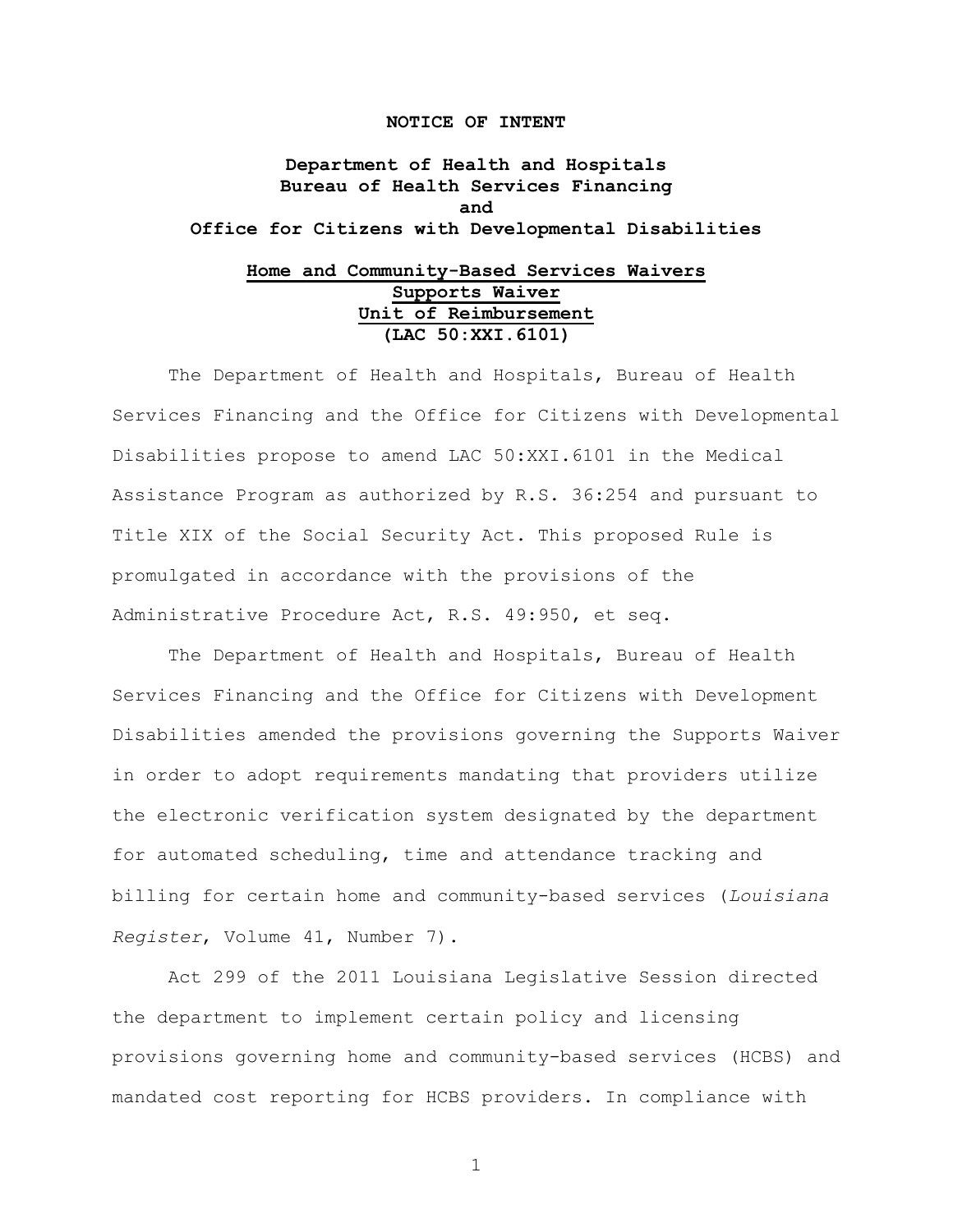Act 299, the department has determined that it is necessary to amend the provisions governing the Supports Waiver in order to further clarify the reimbursement methodology, remove language that provides historical information pertaining to the rate reimbursement and revise the terminology associated with Supports Waiver reimbursements.

### **Title 50**

# **PUBLIC HEALTH MEDICAL ASSISTANCE Part XXI. Home and Community Based Services Waivers Subpart 5. Supports Waiver**

### **Chapter 61. Reimbursement Methodology**

### **§6101. Unit of Reimbursement Methodology**

A. The reimbursement for all services will be paid on a per claim basis, based on established rates determined through consultation with stakeholders, review of current rates and costs for similar services and available funding. The reimbursement rate covers both service provision and administration. Services which utilize a prospective flat rate of one quarter hour (15 minutes) will not be paid for the provision of less than one quarter hour of service.

B. – G. …

H. Direct Support Professionals Wages-Enhancement. The minimum hourly rate paid to direct support professionals shall be the federal minimum wage in effect at the time.

Effective May 20, 2007, an hourly wage enhancement amount of \$2 will be reimbursed to providers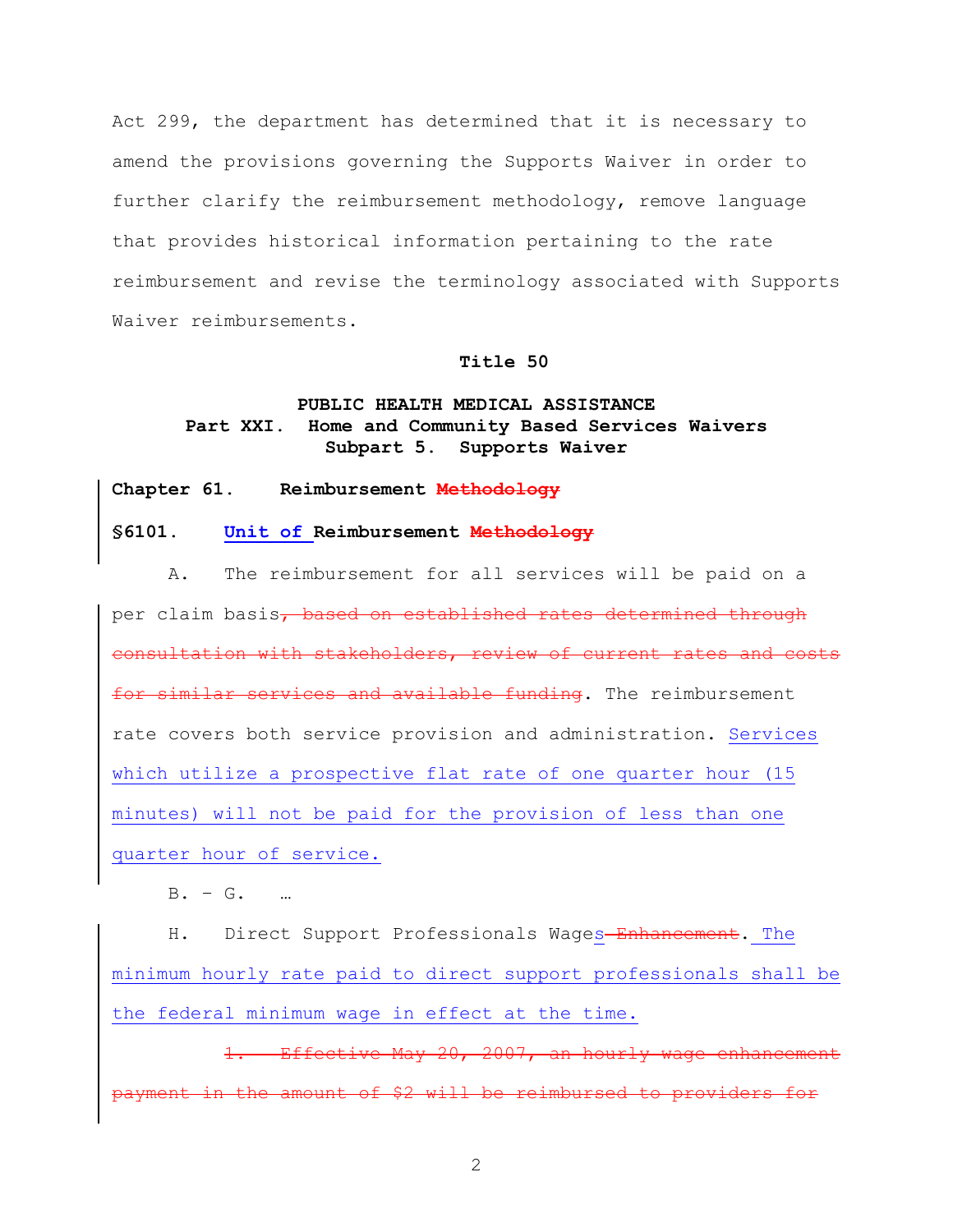full-time equivalent (FTE) direct support professionals who provide the following services to supports waiver participants:

a. habilitation;

b. supported employment;

c. day habilitation;

d. center-based respite; and

e. prevocational services.

2. At least 75 percent of the wage enhancement shall be paid in the aggregate to direct support workers as wages. If less than 100 percent of the enhancement is paid in wages, the remainder, up to 25 percent, shall be used to pay employerrelated taxes, insurance and employee benefits.

3. Effective September 20, 2007, the minimum hourly rate paid to direct support professionals shall be the federal minimum wage in effect on February 20, 2007 plus 75 percent of the wage enhancement or the current federal minimum wage, whichever is higher.

4. Providers shall be required to submit a certified wage register to the department verifying the direct support professionals' gross wages for the quarter ending March 31, 2007. The wage register will be used to establish a payroll baseline for each provider. It shall include the following information: a. gross wage paid to the direct support professional(s);

b. total number of direct support hours worked;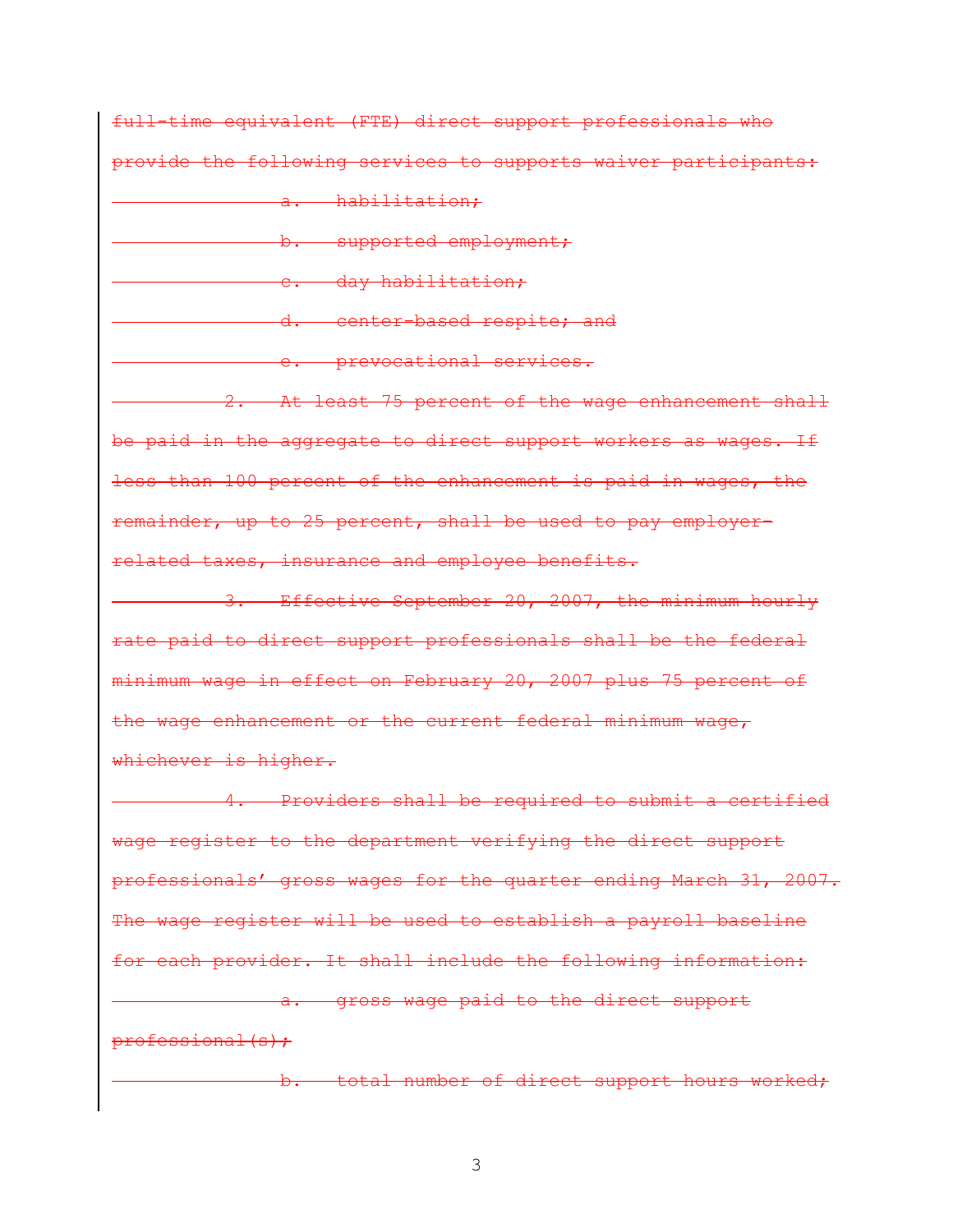c. the amount paid in employee benefits. 5. A separate report shall be submitted for paid overtime. 6. The provider shall submit quarterly wage reports that verify that the 75 percent wage enhancement has been paid to the appropriate staff. 7. The provider shall submit a report, according to the Department's specifications, that will be used to measure the effectiveness of the wage enhancement. 8. The wage enhancement payments reimbursed to providers shall be subject to audit by the department. **9.** Noncompliance or failure to demonstrate that the wage enhancement was paid directly to direct support professionals may result in: a. forfeiture of eligibility for wage enhancement payments; b. recoupment of previous wage enhancement payments; e. Medicaid fraud charges; and d. disenrollment from the Medicaid Program. H.1. - H.9.d. Repealed. I. …

J. Effective for dates of service on or after January 22, 2010, the reimbursement rates for supports waiver services shall

and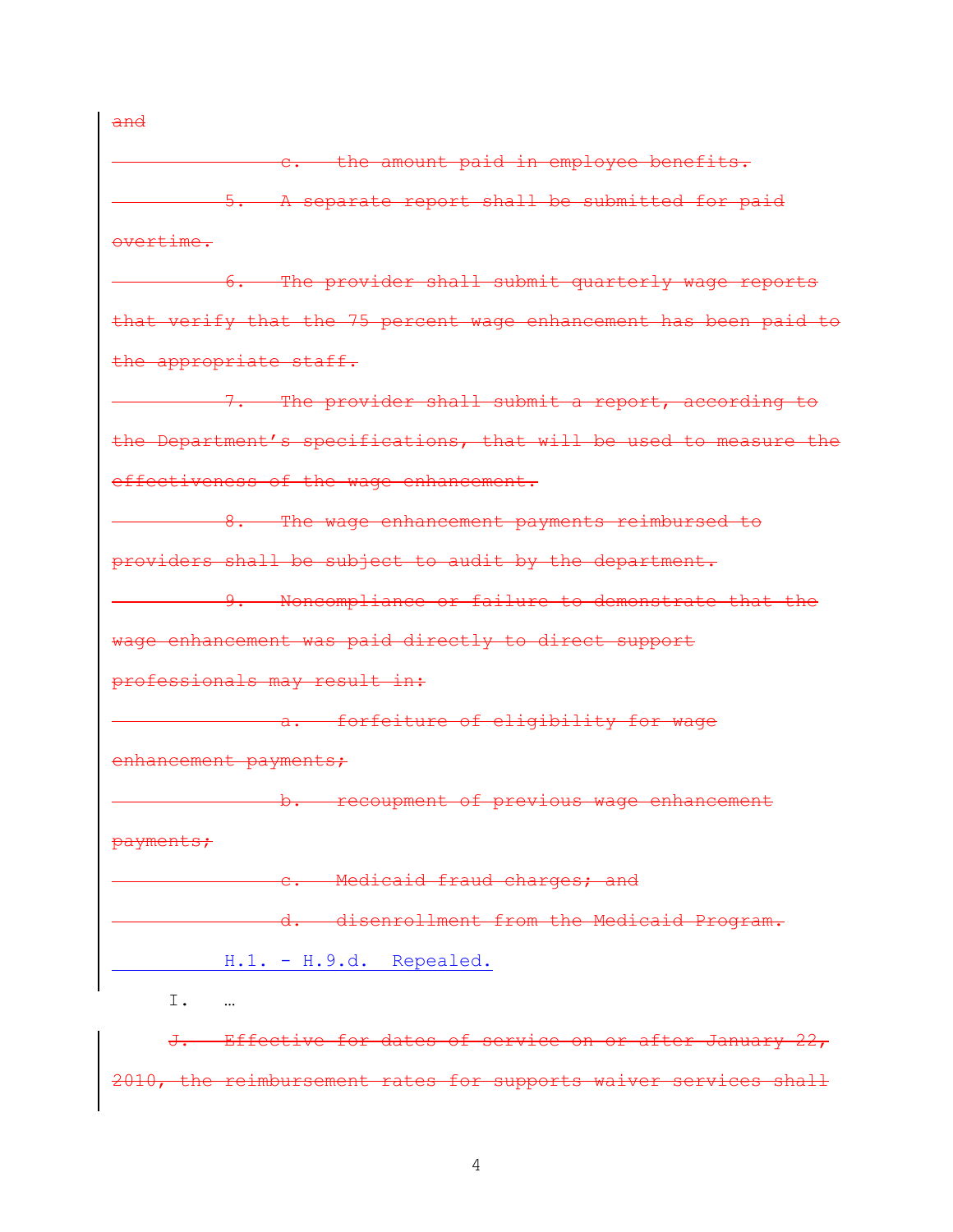be reduced by 5.35 percent of the rates on file as of January 21, 2010.

1. Support coordination services and personal emergency response system (PERS) services shall be excluded from the rate reduction.

Effective for dates of service on or after August 1, 2010, the reimbursement rates for supports waiver services shall be reduced by 2 percent of the rates on file as of July 31, 2010. 1. Support coordination services and personal emergency response system services shall be excluded from the rate reduction.

-Effective for dates of service on or after July  $1_\mathcal{T}$ 2012, the reimbursement rates for supports waiver services shall be reduced by 1.5 percent of the rates on file as of June 30, 2012.

Personal emergency response system services shall excluded from the rate reduction.J. - L.1. Repealed

AUTHORITY NOTE: Promulgated in accordance with R.S. 36:254 and Title XIX of the Social Security Act.

HISTORICAL NOTE: Promulgated by the Department of Health and Hospitals, Office of the Secretary, Office for Citizens with Developmental Disabilities, LR 32:1607 (September 2006), amended LR 34:662 (April 2008), amended by the Department of Health and Hospitals, Bureau of Health Services Financing and the Office for Citizens with Developmental Disabilities, LR 36:2281 (October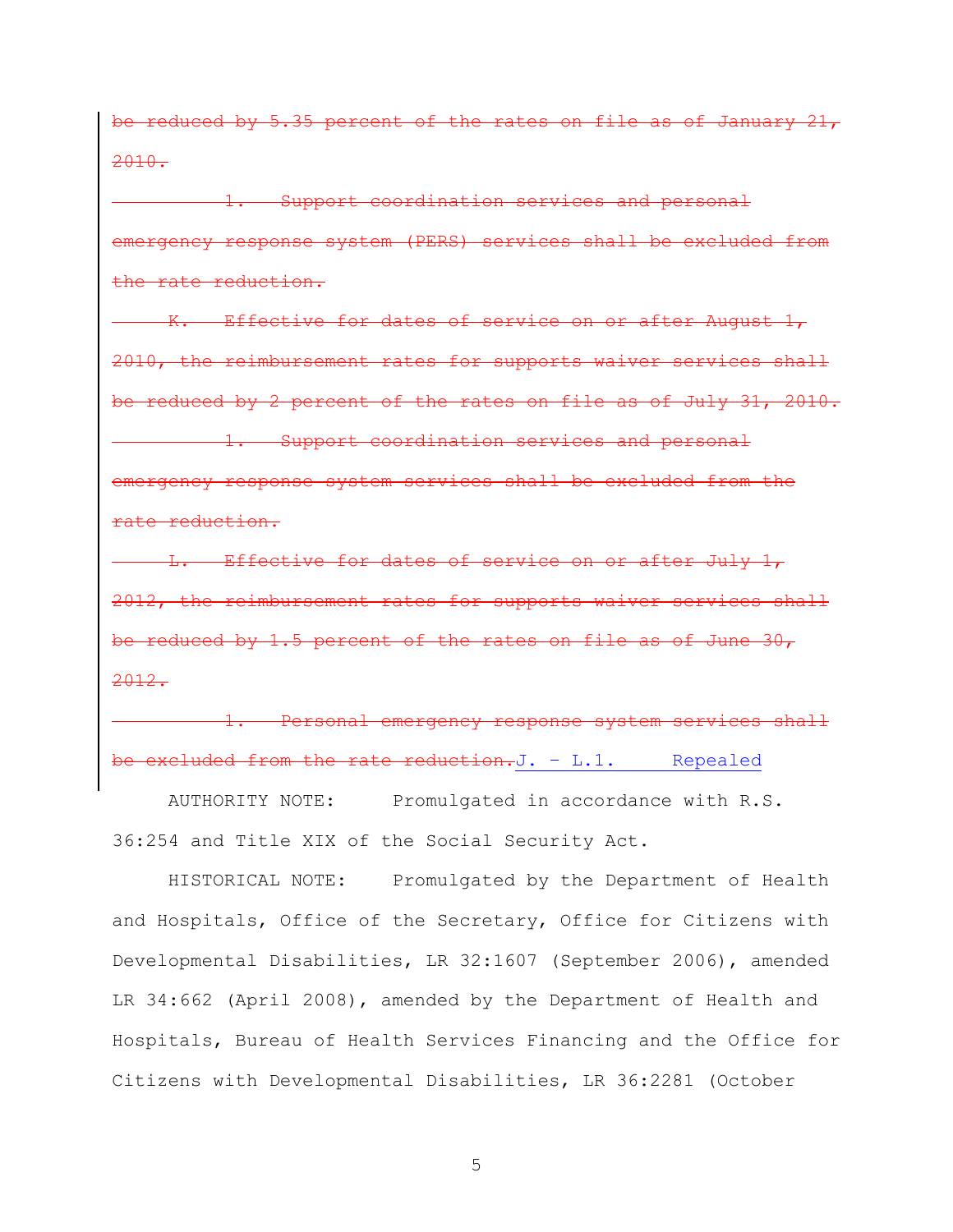2010), LR 37:2158 (July 2011), LR 39:1050 (April 2013), LR 40:82 (January 2014), LR 40:2587 (December 2014), LR 42:

Implementation of the provisions of this Rule may be contingent upon the approval of the U.S. Department of Health and Human Services, Centers for Medicare and Medicaid Services (CMS), if it is determined that submission to CMS for review and approval is required.

In compliance with Act 1183 of the 1999 Regular Session of the Louisiana Legislature, the impact of this proposed Rule on the family has been considered. It is anticipated that this proposed Rule will have no impact on family functioning, stability and autonomy as described in R.S. 49:972.

In compliance with Act 854 of the 2012 Regular Session of the Louisiana Legislature, the poverty impact of this proposed Rule has been considered. It is anticipated that this proposed Rule will have no impact on child, individual, or family poverty in relation to individual or community asset development as described in R.S. 49:973.

In compliance with House Concurrent Resolution (HCR) 170 of the 2014 Regular Session of the Louisiana Legislature, the provider impact of this proposed Rule has been considered. It is anticipated that this proposed Rule will have no impact on the staffing level requirements or qualifications required to provide the same level of service, no direct or indirect cost to the provider to provide the same level of service, and will have no